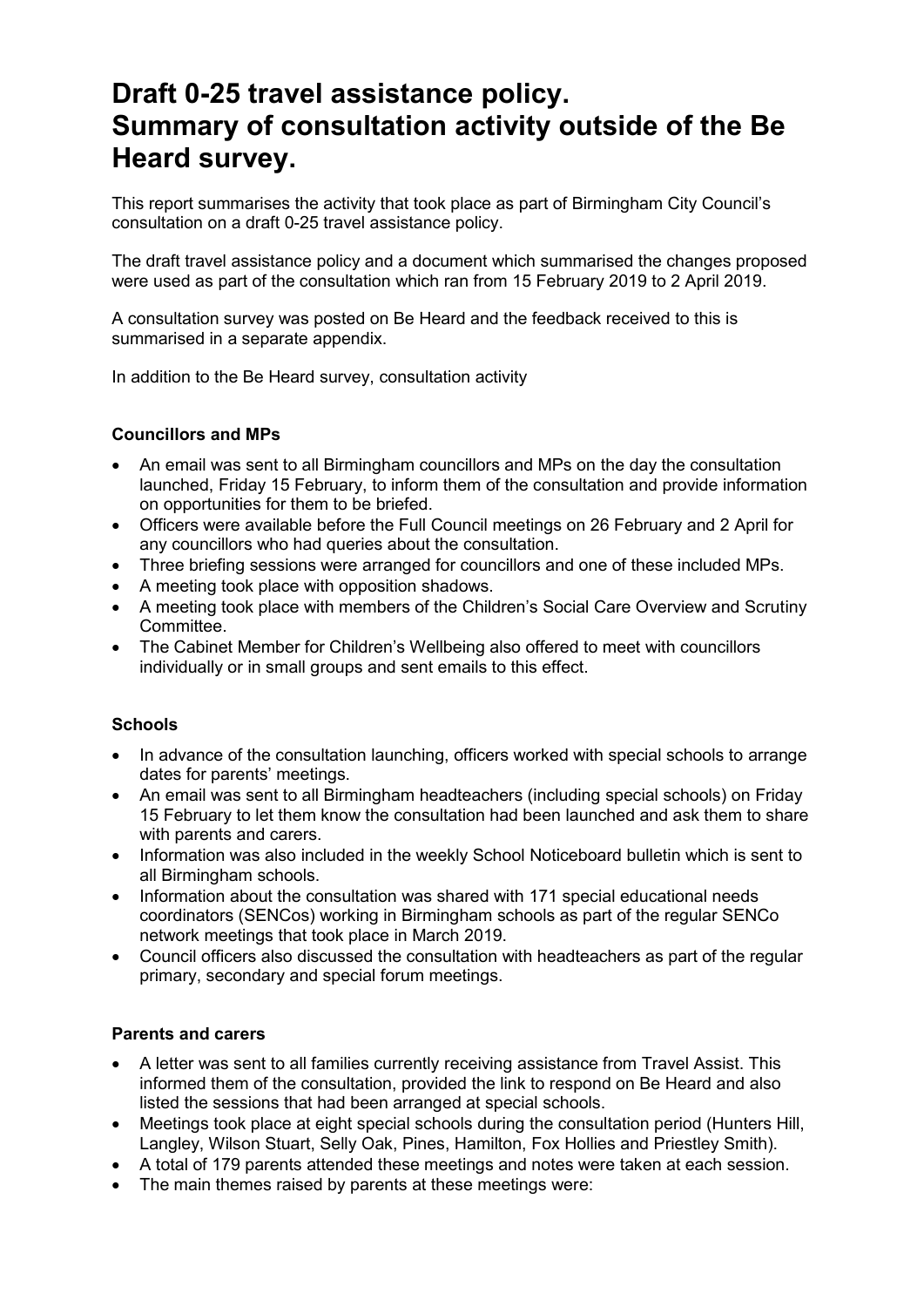- o Concerns over charging for transport at Post 16. Some parents felt their children's needs were such that employment or training at age 16 would not be possible and so education was their only option. As such, some parents felt that transport should be provided as it is for children of compulsory school age and not charged for.
- $\circ$  Some parents felt that the way the policy had been written was confusing as they found it difficult to distinguish between the application for assistance for children and young people with SEND and the application under the low income/distance criteria.
- $\circ$  Many parents said they would welcome more information and clarity about the assessment process, particularly what 'exceptional circumstances' meant.
- o Parents welcomed the opportunity to attend Stage 2 appeal hearings in person and said they felt this would give them the opportunity to explain their circumstances to the panel.
- $\circ$  Parents felt the information provided about personal transport budgets (PTBs) was not very clear as they were not sure how they worked.
- o Parents were positive about independent travel training but asked for assurances that ITT would only take place if/when it was appropriate for the young person's needs.
- A meeting was held with 15 members of Birmingham Parent Carer Forum to discuss the consultation.

## **Colleges and sixth forms**

• Information about the consultation was shared with all college/sixth form heads/principals on Monday 25 February.

## **Staff**

- A letter was sent on 25 February 2019 to all guides employed by Travel Assist to let them know about the consultation.
- Information about the consultation was sent to all staff working in Education and Skills by Tim O'Neill on 15 February 2019.
- The consultation was included in the Chief Executive's weekly bulletin email and sent to all Birmingham City Council staff on 22 February 2019.
- The consultation was shared with Adults Social Care staff in Graeme Betts' fortnightly bulletin twice during the consultation period.
- Information was shared with staff working in Birmingham Children's Trust.

## **Governors**

- Information about the consultation was shared with governors in the Friday Update that is issued by School and Governor Support.
- A presentation was also delivered to Chairs of Governors at the Chairs Network meeting at the mac on 18 March.

#### **Other local authorities**

• An email was sent to 16 local authorities (Coventry City Council, Derby City Council, Derbyshire County Council, Dudley MBC, Lincolnshire County Council, Nottingham City Council, Nottinghamshire County Council, Sandwell MBC, Shropshire County Council, Solihull MBC, Staffordshire County Council, Telford & Wrekin Council, Walsall MBC, Warwickshire County Council, Wolverhampton MBC and Worcestershire County Council) on 25 February 2019 notifying them of the consultation.